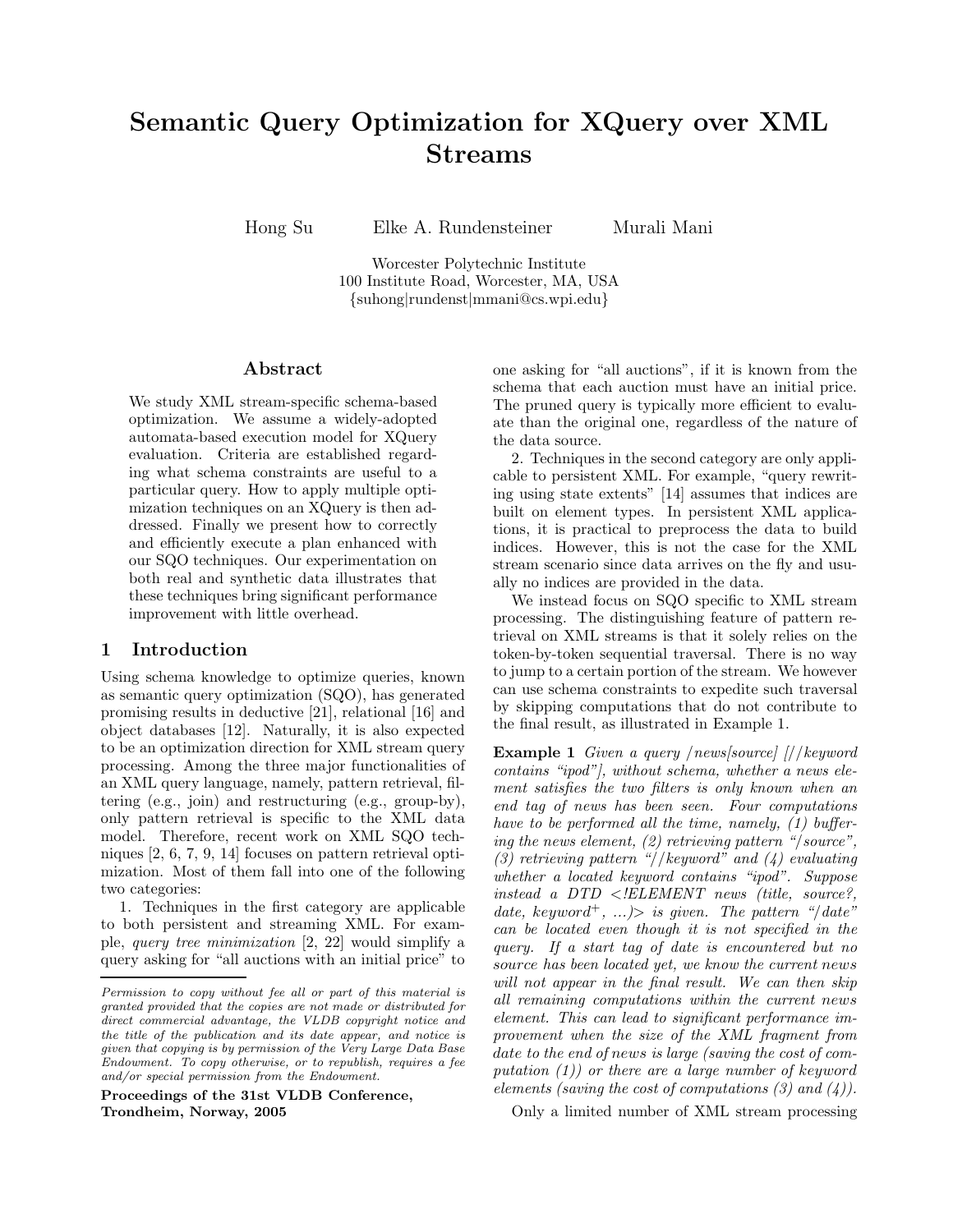engines [3, 4, 7, 9, 13] have looked at the SQO opportunity. Among them, SQO in [7, 13] is not streamspecific (further discussed in Section 2) while SQO in [3, 9] is stream-specific but has the below drawbacks. Limited Support for Queries. First, [3, 9] address queries with limited expressive power, i.e., boolean XPath matching that only returns boolean values indicating whether an XPath is matched by the XML stream. In other words, it does not differentiate /news[source] from /news/source. A more powerful language, like XPath or XQuery, raises new challenges in SQO as listed below.

1. How to decide whether a schema constraint is useful. We first use XPath as an example. Given a query news/source, knowing that "source must occur before date" is not helpful. Early detection of the absence of source will not lead to any cost savings in buffering, since nothing besides the source needs to be buffered (this constraint however would be useful to the query news[source]). The above constraint will not help the query *news*[source]/title either, because title has already been retrieved when the absence of source is detected as  $\langle date \rangle$  is encountered. When it comes to XQuery, more subtleties, such as variable bindings and nested queries, have to be considered.

2. How to execute the optimized query. XML stream-specific SQO may take place at a lower level than the other SQO. Typically, SQO techniques rewrite a query into a more efficient format at the syntactic level (e.g., with less predicates[16], less patterns [2] or smaller extents [14]). However, no XQuery can capture the optimization in Example 1 at the syntactic level. Specific physical implementations must be devised for these optimization techniques. With more powerful queries supported, the physical implementations become more complex. For example, for an XQuery that buffers data, temporary data must be cleaned carefully when computations are skipped. In Example 1, when *source* is found not to appear, the partially stored news must be cleaned. Or for an XQuery that has nested subqueries, a failed pattern in the inner query should not affect the computations in the outer query (discussed more in Section 3.1).

Lack of Strategies for Applying Possibly Overlapping Optimization Techniques. [3, 9] both consider a single optimization technique using one type of schema constraint. Their proposed technique can be independently applied on different parts of the query. If more types of constraints are explored, multiple techniques must be considered. We have observed that when applying these different techniques or even one complex technique on different parts of the query, they may "overlap", i.e., unnecessarily optimizing the same part of the query which causes additional overhead. Strategies are needed to avoid such redundant optimization.

How to support SQO techniques in XQuery and overcome the above drawbacks is the subject of this

work. We propose an optimization process consisting of the following steps. First, we use query trees to capture the structural pattern retrieval in the given XQuery. Second, type inference is applied on the query trees. The nondeterministic "\*" or "//" navigation steps are replaced with deterministic ones so that more SQO can be applied on the previously schema-less patterns. Third, SQO rules are applied on the query trees. Finally, the query tree is translated back into a query plan executable in our XQuery processing engine. Our contributions include:

1. We utilize type inference to aid with the streamspecific SQO. We handle the complexities caused by type inference in SQO, namely, unions (e.g.,  $a/(b|c)$ ) resolved from  $a/*$ ) and recursions (e.g.,  $a/b^+$  resolved from  $a$ //b when b is recursive).

2. We assume a widely-adopted automata execution model for XML stream pattern retrieval. Based on the analysis of this model, we derive the criteria regarding what constraints are useful for a given query.

3. We design a set of optimization rules that utilizes the constraints satisfying the "usefulness" criteria. We derive a rule application order that ensures: no beneficial optimization is missed (completeness); and no redundant optimization is introduced (minimality).

4. We incorporate these SQO techniques into an algebraic framework for XML stream processing. We propose strategies for correctly and efficiently evaluating the query plans optimized with SQO.

# 2 Related Work

SQO for persistent XML may have some resemblance to the stream-specific SQO. XQRL [6] stores the XML data as a sequence of tokens. To find children of a certain type within a context element, the scan on tokens can stop early if the schema tells that no more children are relevant once a child of a particular type is found.

Since the token sequence can be repeatedly accessed, XQRL retrieves the patterns one by one. The earlier one pattern retrieval stops, the smaller the overall cost is. However, in the stream context, as shown in Section 1, not all early detections of failed patterns lead to cost savings. It requires more discretion to decide whether such detections are worthwhile. Moreover, in XQRL, when a pattern is found to fail, the retrieval can simply terminate and another pattern retrieval can start. In the stream context, this process is more complicated. In Example 1, when a source is found not to exist, we cannot simply jump to the next auction to skip the remaining computations in the current auction. We have to suspend the computations, clean up the intermediate results and resume as appropriate.

YFilter [7] and XSM [13] discuss SQO in the XML stream context. They use schema knowledge to decide whether results of a pattern are recursion-free and what types of child elements can be encountered re-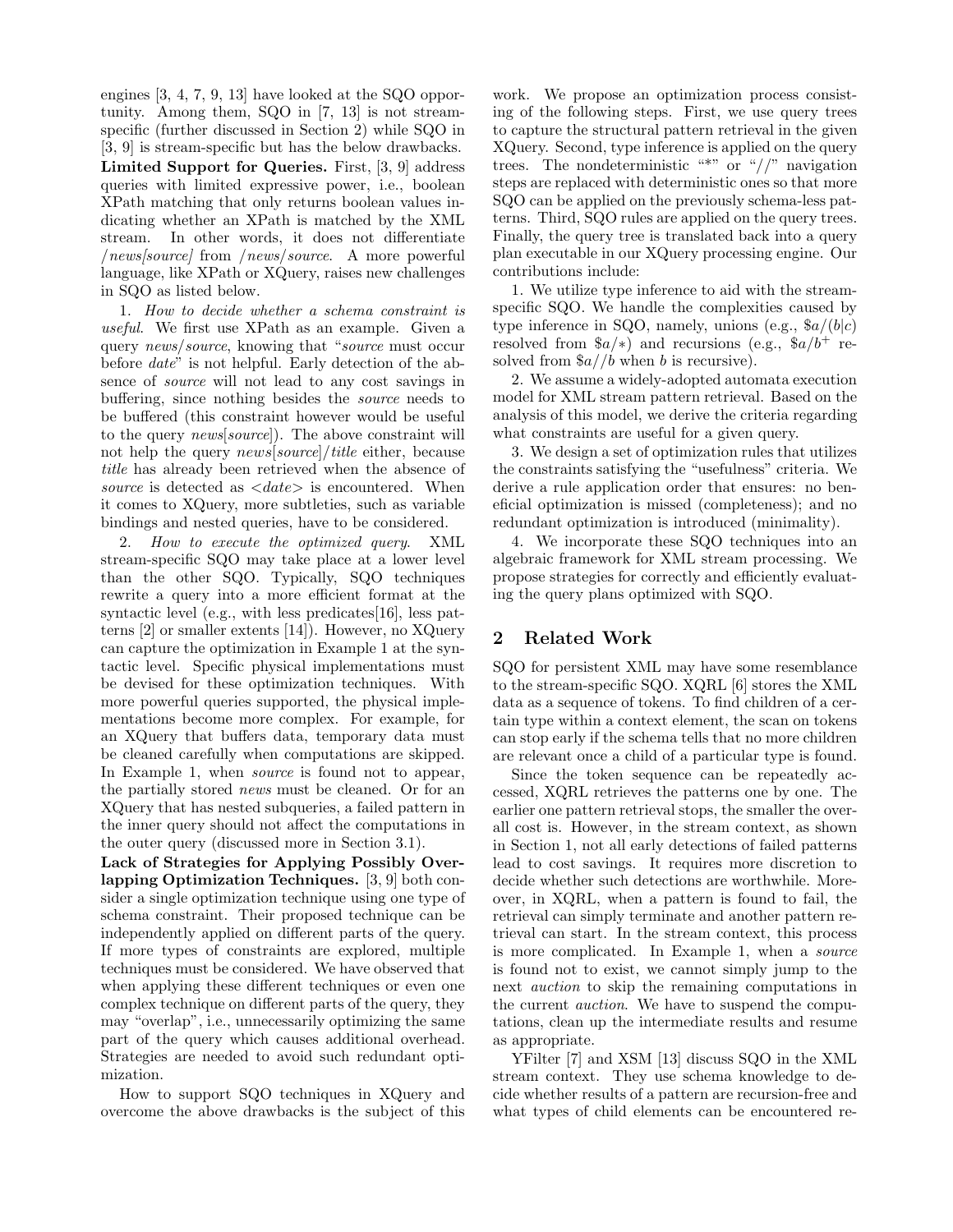

Figure 1: Grammar of Supported XQuery Subset

spectively. These in essence type inference techniques belong to general XML SQO.

The goal of FluXQuery [4] is to minimize the buffer size while ours is to reduce unnecessary computations. These two goals sometimes come hand-in-hand: when we reduce the buffering computation (like we do with computation (1) in Example 1), we naturally reduce the buffer size. But in many other cases, our techniques are complementary. Let us consider a query "for  $a$  in /news[source] return  $\langle news \rangle$  { $a/source$ }  $\alpha$ //keyword} </news>". If given the constraint that source must occur before keyword, Flux will immediately output any located keyword elements, instead of buffering them until the end of the news to ensure they are output after any *source*. However Flux is unable to detect the non-existence of source and skip the retrieval of  $a// keyword$  as our techniques do. A combination of their work and ours can boost the performance of both systems.

Finally, there is another class of XML stream query optimization which assumes indices are interleaved with XML streams [8]. The stream index SIX [8] gives the positions of the beginning and end of each element. If an element is found to be irrelevant, the processor can move to its end without parsing anything in the middle. How to combine such indices that arrive at run-time and the schema constraints available at compile-time is an interesting direction to explore in the future.

# 3 Type Inference on Query Trees

We first propose a query tree representation to capture the pattern retrieval in an XQuery. We then describe how to apply existing type inference techniques [14, 20] on the query trees when an XML Schema is given.

#### 3.1 Query Tree

We support a subset of XQuery as shown in Figure 1. Basically, we allow "for... where... return..." expressions (referred to as FWR) where the "return" clause can further contain FWR expressions; and conjunctive predicates each of which is a comparison between a variable and a constant.

We propose *query trees* to represent the structural patterns in an XQuery. Figure 2 (b) shows such a tree

for the XQuery in Figure 2 (a). Each navigation step in an XPath is mapped to a tree node. The descendant axis is also expressed as a tree node labeled "//". The blank node models the relationship between the inner FWR and the outer FWR. We say the node mapped from the first (resp. last) step on an XPath is the context (resp. destination) node of any node mapped from the same XPath. For example, in Figure 2 (b), the auction node represents \$a and is the context node of seller. The seller node again represents \$b and is the context node of \* and phone. We also say auction is an ancestor context node of \* and phone.



There are two kinds of patterns in an XQuery. XPaths in "for" clauses describe required patterns, e.g., in Figure 2 (a), both  $a$  and  $b$  in the outer "for" clause must not evaluate to empty for the FWR expression to return any result. In contrast, XPaths in "return" clauses describe optional patterns, e.g., even if \$a/category evaluates to empty, an iteminfo element will still be constructed. In the query tree, a solid (resp. dashed) line indicates the child is required (resp. optional) in its parent. For example, a dashed line connects the blank node with its parent, indicating  $a/category,$   $a/item$  and  $c/keyword$  appear in the "return" clause of the outer FWR. A solid line connects the *item* and the blank node, indicating  $\frac{a}{i}$  *item* appears in the "for" clause in the inner FWR.

#### 3.2 Type Inference

We assume that an XML schema is given for each stream source. An XML schema is modeled as a directed graph with ordered edges. A node in the schema graph represents an element type, a sequence group (labeled with "SEQ"), or a choice group (labeled with "CHO"). Each edge from node  $u$  to node  $v$  is labeled by (minOccur, maxOccur), indicating the minimal and maximal occurrence of  $v$  within  $u$ . The default edge label is  $(1, 1)$ . Figures 3 (a) and (b) show the schema (for compactness, we use an equivalent DTD) and its graph representation.

Figure 4 shows the query tree from Figure 2 (b) after type inference [14, 20]. Each query tree node is now associated with a set of type nodes. Each type node identifies one possible deterministic navigation step that the query tree node represents. Type nodes are connected to capture the sequential relationship among navigation steps. The blank node shares the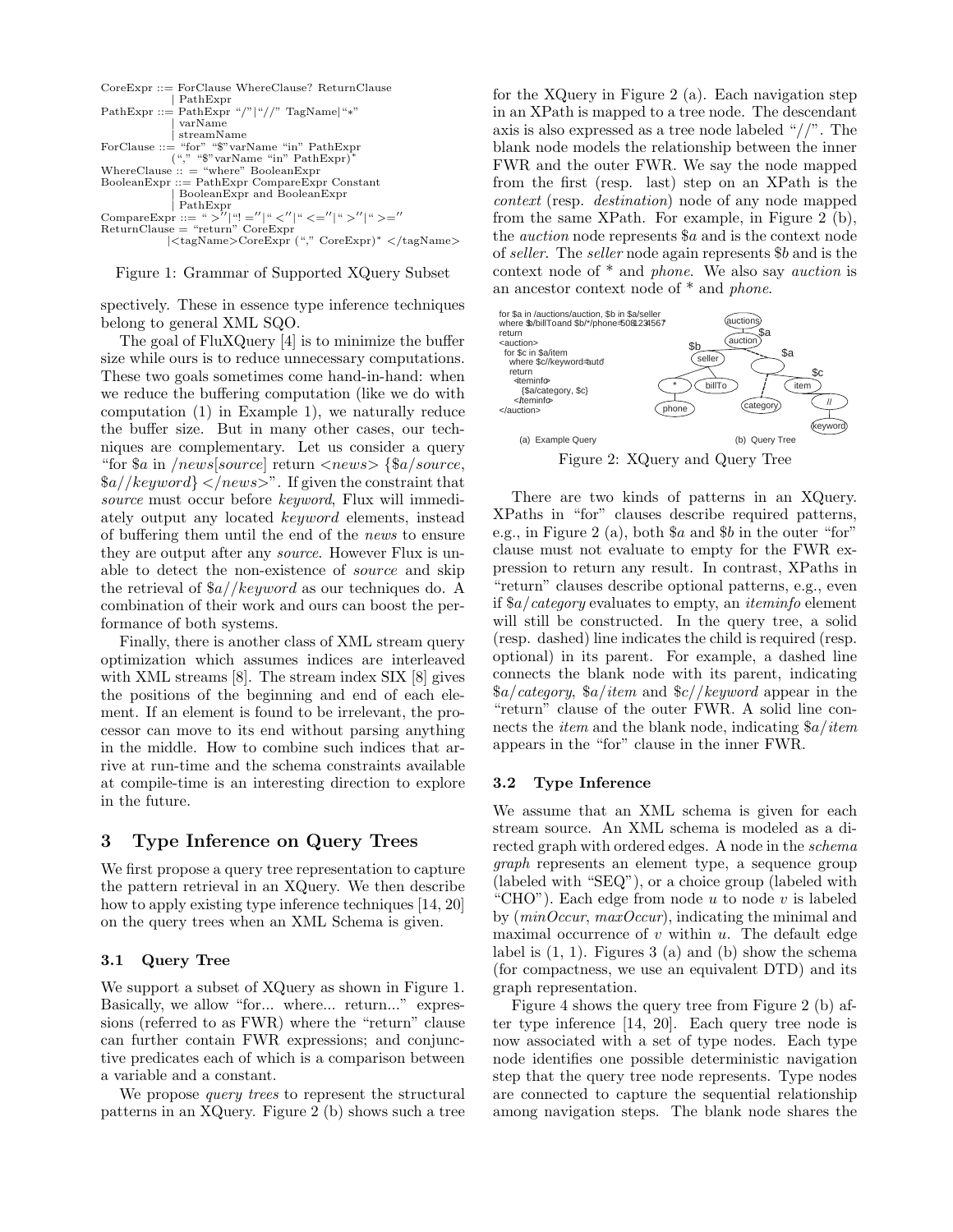



Figure 3: XML Schema and Schema Graph

type nodes with its parent. In the rest of this paper, we refer to a type node by the name of the type. To differentiate between the two type nodes that both represent keyword type in Figure 4, we refer to them as  $keyword_1$  and  $keyword_2$  respectively.

A "\*" is resolved to a union of types. In Figure 4, "\*" is associated with type nodes primary and secondary, indicating  $$b/*/phone = $b/(primary)$ secondary)/phone. A "//" node is resolved to a union of sequences of types, e.g.,  $\frac{c}{k}$  //keyword is resolved to  $\frac{C}{deg}(e)$  ( $\ell^m$ )<sup>+</sup>/ $keyword^*$ <sup>+</sup>/  $(keyword^+/emph^*)^+)/keyword$ , where  $p^*$  (resp.  $p^+)$ ) indicates repeating a path  $p$  zero or more times (resp. one or more times); ∅ represents an empty navigation step. The nondeterministic number of navigation steps in the expression (i.e.,  $p^*$  or  $p^+$ ) results from the recursive keyword or emph elements (refer to Figure 3). The " $\frac{1}{2}$ " node in Figure 2 (b) is now expanded to a desc node and a "//" node in Figure 4.



Figure 4: Query Tree after Type Inference

# 4 Guidelines for Stream XML SQO

We have to understand the processing style of pattern retrieval, in particular what contributes to its costs, to ensure the SQO techniques designed indeed improve the performance. Therefore, we first review a widelyadopted automata processing model and then generalize the guidelines for designing SQO techniques.

#### 4.1 Automata-based Implementation

Automata are widely used [7, 8, 9, 11, 13, 15] for pattern retrieval over XML token streams. We describe one basic automata model [7, 11] that is general and serves as the core of most other automata [8, 9, 15]. The pattern retrieval in the automaton consists of three tasks as below.

Locating Tokens. Figure 5 shows the automaton for retrieving the patterns in Figure 4. Each tree node is mapped to transition edge(s) among states. The  $\lambda$ transition between states 2 and 3 is mapped from the blank node. This  $\lambda$  transition is necessary for executing the optimized plan as we will show in Section 6.



Figure 5: Automata Implementation

A stack is used to store the history of state transitions. Figure 5 shows the snapshot of the stack after each token is processed. An incoming start tag is looked up in the transition entries of every state at the stack top. The states that are transitioned to are activated and pushed onto the stack. For example, when  $\langle \textit{auction} \rangle$  is encountered,  $q_1$  is transitioned to from  $q_0$  and pushed onto the stack. If no states are transitioned to, an empty set is pushed onto the stack, e.g., when  $\langle{}annotation\rangle{}$  is processed. When an end tag is encountered, the states at the stack top are popped out. The stack is therefore restored to the status before the matching start tag had been processed. For a PCDATA token, no change is made to the stack.

Buffering Tokens. Tokens are buffered if they need to be either further filtered or returned by the query. A state can be associated with an extraction operator. For example, in Figure 5, state 4 is associated with an extraction operator. Once state 4 is activated, the extraction operator raises a flag. As long as the flag is raised, the incoming tokens will be buffered. When a state 4 is popped out of the stack by a  $\langle$  category>, its extraction operator revokes the flag to terminate the buffering of the category element.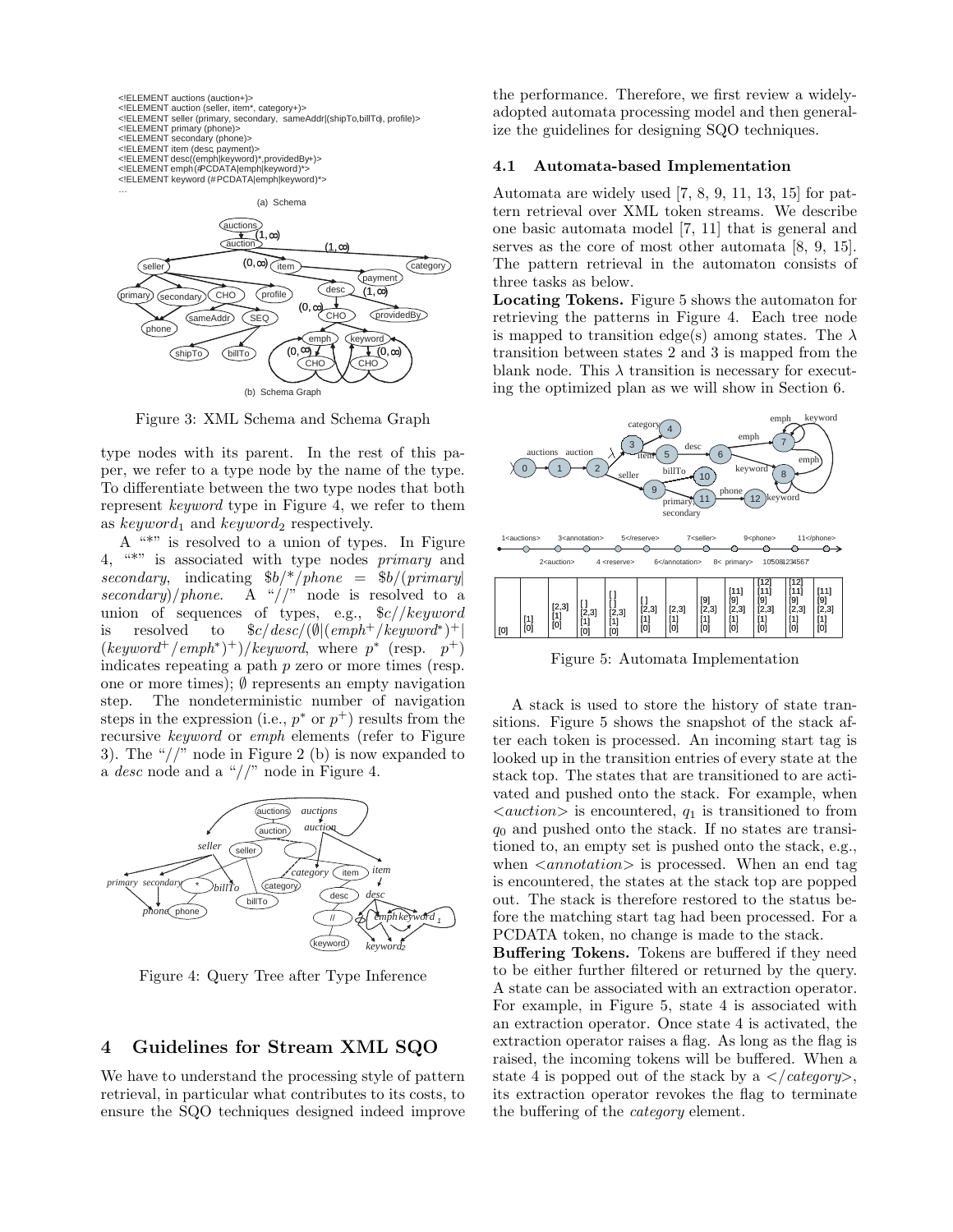Manipulating Buffered Data. The buffered data are consumed by the data manipulation operators that perform selections or structural joins. More details are discussed in Section 6.1.

#### 4.2 Design Guidelines for XML Stream SQO

There are two major optimization opportunities. First, we should avoid transitions whenever possible. This obviously reduces the cost of locating tokens. It may also reduce the cost of buffering tokens when those transitions, if not avoided, could otherwise activate states associated with extraction operators. It may even save manipulation cost on the buffered data.

The second opportunity is that an extraction operator should be prompted to revoke the buffering flag once the data it is extracting is known to be irrelevant to the final results. This saves buffering cost.

We now describe how to take advantage of the two opportunities. A pattern  $\sqrt[6]{p}$  may "fail" if its p may not occur within \$v, or it is involved in a selection, or its required descendant patterns may fail. The failure of a required  $\frac{6v}{p}$  filters out  $v$ . If within a  $v$ , no result of XPath  $p$  can occur after any result of XPath  $p'$ , we say a result of  $p'$  is an **ending mark** of p. When an ending mark of  $p$  is encountered, we can test whether  $p$  fails. This test is an early filtering because without the ending mark, we could have only concluded whether  $p$  fails when the end tag of  $v$  is encountered. If  $p$  fails, any transitions or active buffering flags can be avoided or deactivated within this \$v.

In some cases, even if early filtering of  $p$  does not save within  $v$ , it may save within the ancestor context variables of \$v. For example, in Figure 6, early detection of the absence of *billTo* within a *seller* would not save any computation within this seller. However, since an *auction* has only one *seller*, the filtering out of this seller leads to the filtering out of its parent auction element. The schema in Figure 3 indicates item occurs after seller within an auction. The locating and buffering  $\frac{6a}{item}$  is saved. Figure 7 summarizes the guidelines of designing XML SQO.



Figure 6: Filtering Propagation

# 5 Stream-Specific XML SQO

We now introduce three SQO rules (each utilizing a different type of constraint). Note that our rule set is open-ended. New rules utilizing new constraints could be similarly developed following the guidelines and added into the rule set.

An SQO technique should find ending marks for a pattern  $\frac{6v}{p}$  that satisfies the following criteria:

- 1. early filtering is possible.
- (a)  $p$  is a required pattern in  $v$ .
- (b)  $p$  may possibly fail in a binding of  $v$ .
- 2. early filtering is beneficial: after the ending marks within a binding of  $v$  or  $u$  ( $u$  is an ancestor context variable of  $v$ ), there exist raised buffering flags or states that may be activated.

# Figure 7: SQO Design Guidelines

## 5.1 SQO Rules

Each rule is defined with respect to a patten  $\frac{6v}{p}$ . A rule has a pre-condition, a rule body and a postcondition. The precondition ensures that  $p$  satisfies criterion 1 in Figure 7. When the precondition holds, the rule body is fired to find the ending marks of p. The post-condition keeps only those ending marks that satisfy criterion 2. The pre-condition and postcondition checking is similar across the rules. We here only describe their different parts, the rule bodies.

# Occurrence Rule.

This rule utilizes occurrence constraints. We use  $maxOccur(t_1, t_2)$  to represent the maximal occurrence of type node  $t_1$  within type node  $t_2$ . For each type  $t$ of  $v$ , we derive the maximal cardinality of the results of p within a binding of  $v$  of type t. If the maximal cardinality is a bounded integer  $i$ , then the end tag of the  $i^{th}$  result of p is an ending mark in  $v$  of type t.

**Example 2** In Figure 4, maxOccur(phone, seller) = 2. The end tag of the  $2<sup>nd</sup>$  phone is an ending mark of /∗/phone within a seller.

# Exclusive Rule.

This rule utilizes the the "CHO" node in the schema graph. For each type  $t$  of  $v$ , we find whether there is a path  $p'$  that never coexists with  $p$  within a binding of  $v$  of type t. If yes, the start tag of the result of  $p'$ is the ending mark of p in  $v$  of type t. This rule may introduce new nodes for  $p'$  into the query tree when  $p'$ is not specified in the query.

Example 3 From Figure 3 we know /sameAddr is exclusive to /billTo in a seller element.  $\langle$ sameAddr $\rangle$ is the ending mark of  $\ell$ billTo within a seller.

#### Order Rule.

This rule utilizes the order constraints. For each type  $t$  of  $v$ , we find whether there exists a path  $p'$ that must occur after p within a binding of  $v$  of type t. If yes, the start tag of the first result of  $p'$  is an ending mark of  $p$  in  $v$  of type  $t$ . Similar to Exclusive Rule, this rule may also introduce new nodes into the query tree.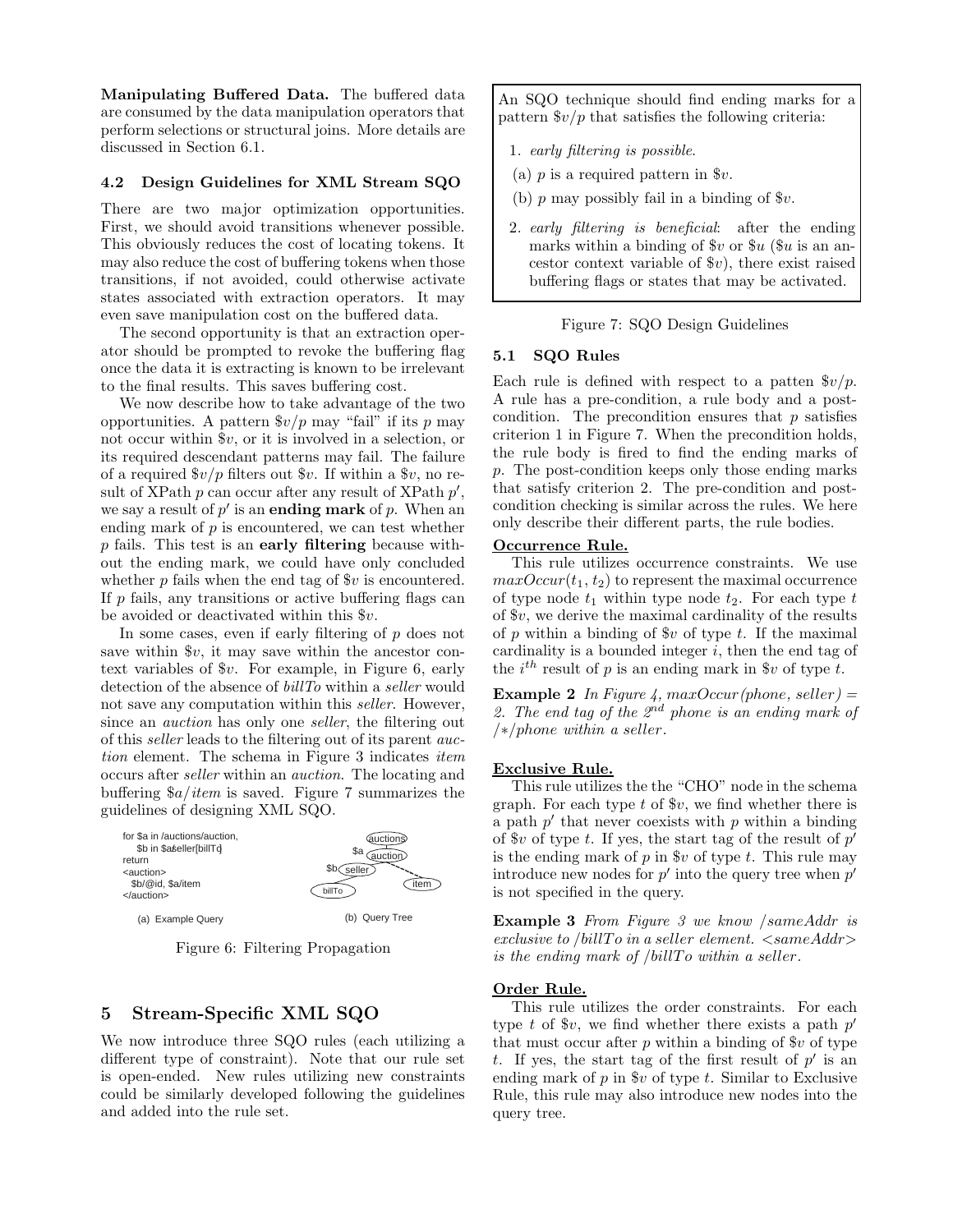Example 4 In Figure 4, keyword either occurs as a child element of desc, or occurs within a child element emph or keyword of desc. Within desc, providedBy occurs after both emph and keyword. Also,  $maxOccur(desc,item) = 1$ . Therefore the start tag of the first result of /desc/providedBy within \$c is an ending mark for //keyword.

## 5.2 Desired Properties of Rule Application

We now consider the order of applying the rules on the patterns, i.e., on the destination nodes in the query tree (each destination node identifies a pattern). The application order should ensure two properties: completeness and minimality. Completeness means that no beneficial ending mark is missed while minimality means no redundant ending mark is introduced.

# 5.2.1 Completeness

We now define the *independence* of two rules, which is an important property for ensuring the completeness of our rule application algorithm.

**Definition 1** We use  $dest(Q)$  to denote the destination nodes in a query tree Q. We denote a new query tree after the application of rule r on a destination node n in  $Q$  as apply $(r, Q, n)$ . dest $(Q)$  - dest $(Q')$  denotes the destination nodes in query tree Q but not in  $Q'$ . em $(Q)$  denotes the set of ending marks already found for the patterns in  $Q$ . Rules  $r_1$  and  $r_2$  are independent of each other if:

 $em(\text{apply}(r_2, \text{apply}(r_1, \mathcal{Q}, n), n'))$ ))  $=$  $em(apply(r_1, apply(r_2, Q, n'), n)),$  $\forall n, n' \in dest(Q)$  (1)

$$
em(aply(r_2, apply(r_1, Q, n), n')) = em(apply(r_1, Q, n)),
$$
  
\n $\forall n \in Q, n' \in dest(apply(r_1, Q, n)) - dest(Q)$  (2)

$$
em(apply(r_1, apply(r_2, Q, n), n')) = em(apply(r_2, Q, n)),
$$
  

$$
\forall n \in Q, n' \in dest(apply(r_2, Q, n)) - dest(Q)
$$
 (3)

Equation (1) says  $r_1$  and  $r_2$  can be applied on the destination nodes in any order and still find the same set of ending marks. Equations (2) and (3) (they are symmetric) say that if the application of one rule introduces new destination nodes into the query tree, the application of the other rule on these new nodes would not result in new ending marks.

Lemma 1 If rules in a rule set are all independent of each other, then as long as each SQO rule is applied on each destination node in the query tree once, this application process ensures completeness.

**Lemma 2** All possible pairs of rules  $r_1$ - $r_2$  in our current rule set are independent of each other.

We briefly explain Lemma 2. First, when a rule in Section 5.1 is applied on a node, it is not affected by the ending marks previously found. Equation (1) in Definition 1 holds. Second, any newly introduced node represents an XPath that is not specified in the query.

Such a path is optional and not qualified to have ending marks. Equations (2) and (3) in Definition 1 also hold. Lemmas 1 and 2 will be combined later to show our rule application algorithm achieves completeness.

# 5.2.2 Minimality

A plain node-by-node rule-by-rule application, though ensuring completeness (Lemma 1), may not ensure minimality. It may introduce redundant ending marks.

Example 5 (Rules Applied on Same Node) Exclusive and Order Rules, if applied on node bill  $To$  in Figure 4, introduce  $\delta$ sameAddr and  $\delta$ profile respectively. However the latter ending mark is redundant: if billT o does not appear, its absence will be caught by ending mark  $\delta$ sameAddr first; if billTo does appear, ending mark /profile then leads to unnecessary checking. In either case, /profile does not help.

Example 6 (Rules Applied on Ancestor and Descendant Nodes) Suppose the schema for auction in Figure 3 is changed to  $\leq !ELEMENT$  auction  $(...,$ item, ...)>. The Order Rule on node keyword finds an ending mark:  $\vert$  desc/provided By (see Example 4) in an item. Also, Order Rule on node item finds an ending mark /category in an auction since item must occur before category. The latter ending mark is meant to detect whether any \$c (item) that satisfies  $\frac{\csc}{\csc}$  / keyword = "Auto" exists in a  $\frac{\csc}{\csc}$  (auction). This is equivalent to detecting whether the only \$c in \$a satisfies the predicate (a \$a has exactly one \$c). However this will always be first detected by ending mark  $/desc/providedBy$  in a \$a. Therefore the ending mark /category is redundant.

An ending mark of  $\frac{6}{3}v/p$  is said to be *surely-working* if it is able to catch all failure of  $/p$  in a binding of  $v$ . Not all ending marks are surely-working. For example, if the DTD in Figure 3 is instead <!ELEMENT item (desc?, payment)>, /desc/providedBy does not necessarily occur in an *item*. The failure of *//keyword* in \$c thus is not ensured to be caught by this ending mark. Based on this concept, we have Observations 1 and 2 which generalize the cases illustrated in Examples 5 and 6 respectively.

**Observation 1** For a  $\frac{6v}{p}$ , any ending marks after a surely-working one are redundant.

**Observation 2** Any ending marks of  $v/p$  are redundant if (1) within  $v'$  where  $v' = v/p$ , any pattern \$v ′/p′ satisfying Criterion 1 (a) and (b) in Figure 7 has a surely-working ending mark, and (2)  $v'$  occurs within \$v exactly once.

## 5.3 Rule Application Algorithm

The rule application algorithm has two main components: the traverser and the rule applier. The traverser traverses the query tree and directs rule applier to operate on every destination node. From Lemmas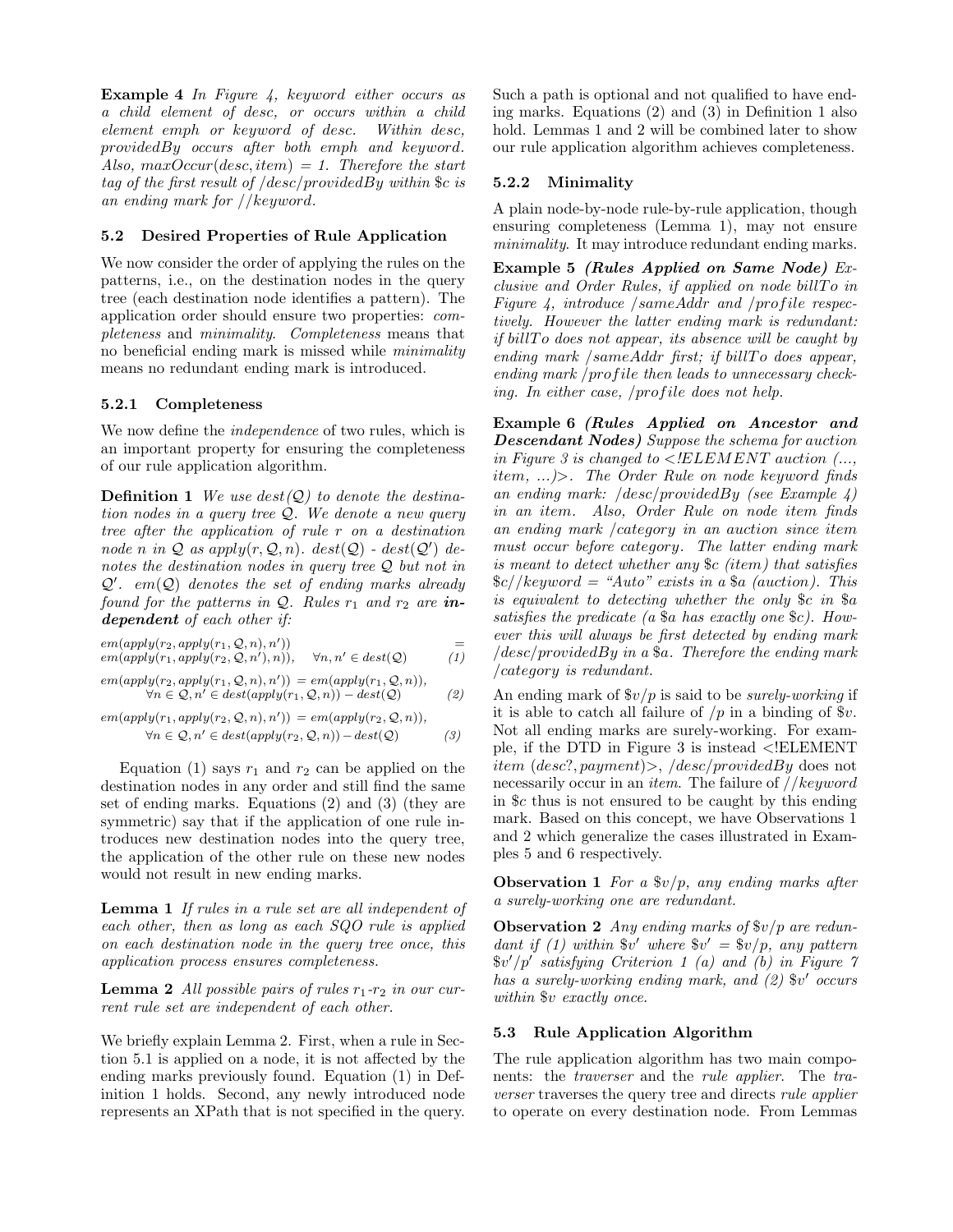1 and 2, we know the algorithm achieves completeness. The *rule applier* outputs a set of event-conditionaction constructs in the form of (an ending mark, a pattern, a type node of an ancestor context node). When an ending mark is encountered (event happens), if the pattern fails (condition holds), all computations within the ancestor context node will be suspended (actions are taken). The rule applier follows Observations 1 and 2 and thus achieves minimality.

Algorithm: traverser $(tn, \, \alpha t n)$ 

```
-Input: tn - a type node of a context node \$vatn - a type node of $v's farthest ancestor context node
         that has maxOccur(tn, \, atm) = 1-Output: a set of event-condition-actions
01 Set ecas;
02 for each destination node v' of v03 ecas = ecas \cup applyRule(\$v', tn, atm);04 for each type node tn' of v'05 if maxOccur(tn', tn)=1 and
          \mathbf{v}' has only one type node that is a descendant of the
06 ecas = ecas \cup \text{traverser}(tn', \text{atn});07 else
08 ecas = ecas \cup \text{traverser}(tn', tn).09 return ecas.
```
#### Figure 8: Traverser

The traverser algorithm in Figure 8 takes two inputs. The first input is a type node of a context node \$v. The traverser picks qualifying destination nodes of  $v$  for the rule applier. The second input is a type node of an ancestor context node. This type node will appear as the action part of the event-condition-action output of the rule applier.

Initially, the traverser is called with tn and atn both set to the only type node of the query tree root (the root must have only one type node that identifies the type of the root element in the stream). Starting from the root, the rule applier operates on each destination node  $v'$  (lines 2-3). Next, the subtree rooted at  $v'$  is recursively traversed (lines 4-8). The filtering out of a binding of \$v ′ leads to the filtering out of the binding of an ancestor context variable  $v$  (see Figure 6), if the binding of \$v ′ is the only one occurring in the binding of  $v$  (line 5). We now walk through an example to show how this works, especially when a context node has multiple type nodes.

Example 7 Figures 9 (a) and (b) show a query and a schema. The traverser starts from the root node in Figure 9 (c) and finds its destination node \$v. The rule applier operates on  $\sqrt{a}/*$ , namely,  $\sqrt{a}/(c|d)$  according to the type inference. An ending mark  $\int a/e$  is found. Next, the traverser navigates into the subtree rooted at \$v which has two type nodes c and d. With respect to  $$v$ of type c (resp. of type d), an ending mark, i.e., the$ second occurrence of  $/b$  (resp. the first occurrence of (b), is found for  $v/b$ . Filtering of any binding of  $v$ will not be propagated up to the root. This is because even a binding of \$v of type c does not contain element b that satisfies text() = "001", another binding of  $v$ of type d may still contain such b.

| for \$v in $/a$ ,<br>Where $\sqrt[6]{b/t}$ ext() = "001"<br>return \$v | ELEMENT a (c?, d?, e)<br>$\leq$ !ELEMENT c (b, b, )><br>$\leq$ !ELEMENT d (b, )> |                |
|------------------------------------------------------------------------|----------------------------------------------------------------------------------|----------------|
| (a) Original query                                                     | (b) Schema                                                                       | (c) Query Tree |

Figure 9: Traverser on Context Node with Multiple Types

Algorithm: applyRule(dest, tn, atn) Input: dest - a destination node;  $tn$  - a type node of the context node of  $dest$ ; atn - a type node of an ancestor node of dest Output: a set of event-condition-actions 01 Set ecas; 02 $T=$  type nodes of  $dest$  that are descendants of  $tn$ 03 find  $t'$  where (i)  $t' \in T$  and  $t'$  occurs after all other types in T (ii)  $maxOccur(t', tn) = 1$ 04 if  $t'$  exists { 05 for each destination node  $dest'$  of  $dest$ 06 applyRule( $dest', t', atn$ ); 07 if every  $dest'$  has a surely-working ending mark<br>08 return an empty set: return an empty set; 09 }  $10 \text{ e} \cos \theta = e \cos \theta \cos \theta$  localApplyRule(*dest, tn, atn*). 11 return ecas.

#### Figure 10: Rule Applier

In Figure 10,  $applyRule$  algorithm operates on a destination node with respect to its context node of type tn. Following Observation 2, it first checks whether ending marks for the pattern identified by dest will always be redundant (lines  $2 - 9$ ). If not,  $localAp$  $plyRule$  algorithm is applied on *dest.* localApplyRule follows Observation 1, that is, if a surely-working ending mark is found, we terminate the rule application. Due to the space limitations, we skip localApplyRule algorithm here. Interested readers are referred to [10].

# 6 Execution of Optimized Queries

We have incorporated the proposed SQO techniques into Raindrop [19, 18], an XQuery stream processing engine. We describe (1) how to encode the eventcondition-actions derived in Section 5 in the query plans and (2) how to execute such query plans. The described techniques for optimized execution are general to any system that wants to apply the stream-specific XML SQO in Section 5.

#### 6.1 Raindrop Overview

Raindrop represents an XQuery as an algebraic plan. The algebra consists of XML specific operators and SQL like operators such as Select. The input and output of the operators are a collection of tuples. A cell in a tuple can contain a token, a single XML node or a collection of XML nodes. Table 1 gives the semantics of the XAT operators that will be used later while the full set of XAT operators can be found in [23].

The top part in Figure 11 shows the plan for the XQuery in Figure 2 (a). For ease of illustration, each operator is annotated with an identifier. For example, the inner FWR expression in Figure 2 (a) is modeled as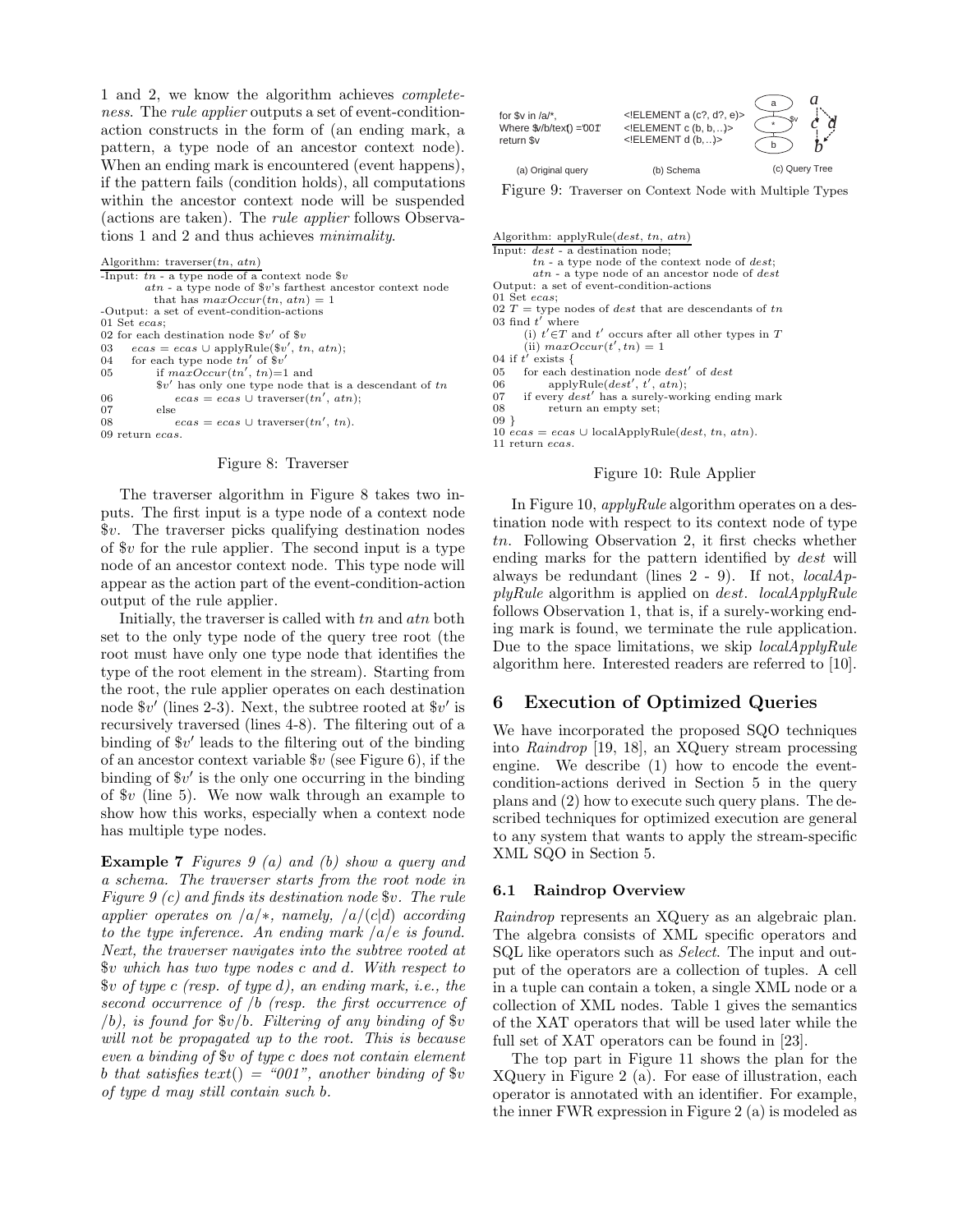| Operator                            | Description                                                                                                                                                                                                                                                                                                         |  |
|-------------------------------------|---------------------------------------------------------------------------------------------------------------------------------------------------------------------------------------------------------------------------------------------------------------------------------------------------------------------|--|
| Source $_{sourceName}$ \$s          | Bind data source to column \$s                                                                                                                                                                                                                                                                                      |  |
| Tagger <sub>pattern</sub> $v$       | Tagger an input tuple according to                                                                                                                                                                                                                                                                                  |  |
|                                     | pattern.                                                                                                                                                                                                                                                                                                            |  |
| Token $\text{Nav}_{\$v1.path} \$v2$ | Locate elements $v2$ that are descen-                                                                                                                                                                                                                                                                               |  |
|                                     | dants accessible via <i>path</i> from a context                                                                                                                                                                                                                                                                     |  |
|                                     | element $v1$ .                                                                                                                                                                                                                                                                                                      |  |
| $Extractionness_{3v1}$ \$v2         | Take<br>from<br>inputs                                                                                                                                                                                                                                                                                              |  |
|                                     | $TokenNav_{\$v1, path} \$v2$ to compose                                                                                                                                                                                                                                                                             |  |
|                                     | tokens into XML nodes. It captures                                                                                                                                                                                                                                                                                  |  |
|                                     | the variable binding semantics in a "for"                                                                                                                                                                                                                                                                           |  |
|                                     | $v2$ in $v1/path$ " clause.                                                                                                                                                                                                                                                                                         |  |
| $Extractionest_{8n1}$ \$v2          | Similar to ExtractUnnest <sub>\$v1</sub> \$v2 but                                                                                                                                                                                                                                                                   |  |
|                                     | differs in that it captures the vari-                                                                                                                                                                                                                                                                               |  |
|                                     | able binding semantics in a "where                                                                                                                                                                                                                                                                                  |  |
|                                     | $\frac{1}{2}$ $\frac{1}{2}$ $\frac{1}{2}$ $\frac{1}{2}$ $\frac{1}{2}$ $\frac{1}{2}$ $\frac{1}{2}$ $\frac{1}{2}$ $\frac{1}{2}$ $\frac{1}{2}$ $\frac{1}{2}$ $\frac{1}{2}$ $\frac{1}{2}$ $\frac{1}{2}$ $\frac{1}{2}$ $\frac{1}{2}$ $\frac{1}{2}$ $\frac{1}{2}$ $\frac{1}{2}$ $\frac{1}{2}$ $\frac{1}{2}$ $\frac{1}{2}$ |  |
| Sel <sub>c</sub>                    | Apply filter $c$ on an input tuple.                                                                                                                                                                                                                                                                                 |  |
| $StructuralJoin_{\&b}$              | Joins input tuples whose column \$b con-                                                                                                                                                                                                                                                                            |  |
|                                     | tains the same element.                                                                                                                                                                                                                                                                                             |  |

Table 1: Semantics of XAT Operators

the subplan within the box in Figure 11. The patterns  $a/item$  and  $c// keyword$  are located by TokenNav operators 4 and 8 respectively. item and keyword elements are extracted by operators 7 and 11. Finally, an item is coupled with the keyword elements located within it by  $StructuralJoin_{\$c}$ .



Figure 11: Encoding SQO into Algebraic Plan

#### 6.2 Encoding Event-Condition-Actions

The bottom of Figure 11 also depicts the automaton for locating the patterns. The automaton has encoded three event-condition-actions derived in Section 5.1. Compared to the original automaton in Figure 5, new states have been added for the newly introduced patterns, e.g., state 13 for \$b/sameAddr (see Example 3). The property below must hold in the automata in order for the event-condition-actions to work correctly.

**Property 1** Suppose tn and tn' are type nodes of  $v$ and  $v'(v' = v/p)$  respectively. A set of automata states  $S$  will be activated by bindings of  $v'$  of type tn' within a binding of \$v of type tn. We say the pair  $(tn, tn')$  is mapped to S. In the query tree, if for any two pairs of type nodes which are mapped to  $S$  and  $S'$ ,  $S \cap S' = \emptyset$ , the "conflict-free" property holds in the automaton.

Figure 12 shows two alternative automata constructed for the query tree in Figure 9. Both the type node pairs  $(c, b)$  and  $(d, b)$  in Figure 9 are mapped to state 4 in Figure 12 (a). The automaton in Figure 12 (a) does not satisfy the "conflict-free" property and is incorrect. This is because when state 4 is activated, we cannot infer whether the binding of  $v$  is type  $c$ or d. We however need to know this to decide which ending mark to use for  $\frac{6v}{b}$ . Figure 9 (b) shows a correct automaton where the above type node pairs are mapped to states 4 and 5 respectively.



Figure 12: "Conflict-free" Property of Automata

To encode the event-condition-actions, i.e., (ending mark,  $\frac{6v}{p}$ , type node *atn* of an ancestor context node  $\mathscr{L}u$  of  $\mathscr{L}v$ , we first find a set of states S that will be activated or deactivated by the ending mark. For each state q in S, we associate a construct  $(i, taqType,$  $checkOp, p)$  with it, where i is the occurrence number for the ending mark found by the Occurrence Rule;  $taqType$  is either startTag or endTag; checkOp is the operator which holds the results of  $\frac{f(v)}{p}$ ; p is a state that will be activated by bindings of  $u$  of type  $atn$ .

For example, in Figure 11, state 4 is associated with  $(1, startTag, Operator 15, state 3)$ . It indicates when a start tag of category is encountered, operator 15 is checked. If operator 15 does not have any output, i.e., no \$c that satisfies  $c//keyword = "auto" exists, com$ putations that would occur after state 3 is activated are all suspended. The locating of seller within the auction is not affected due to the separation of state 2 from state 3. This captures the query semantics in Figure 2. A binding of \$a may still appear in the final results even if it does not contain any qualifying bindings of \$c.

## 6.3 Execution Strategy

We now present how a plan encoding event-conditionactions is executed. A construct  $(i, tagType, checkOp,$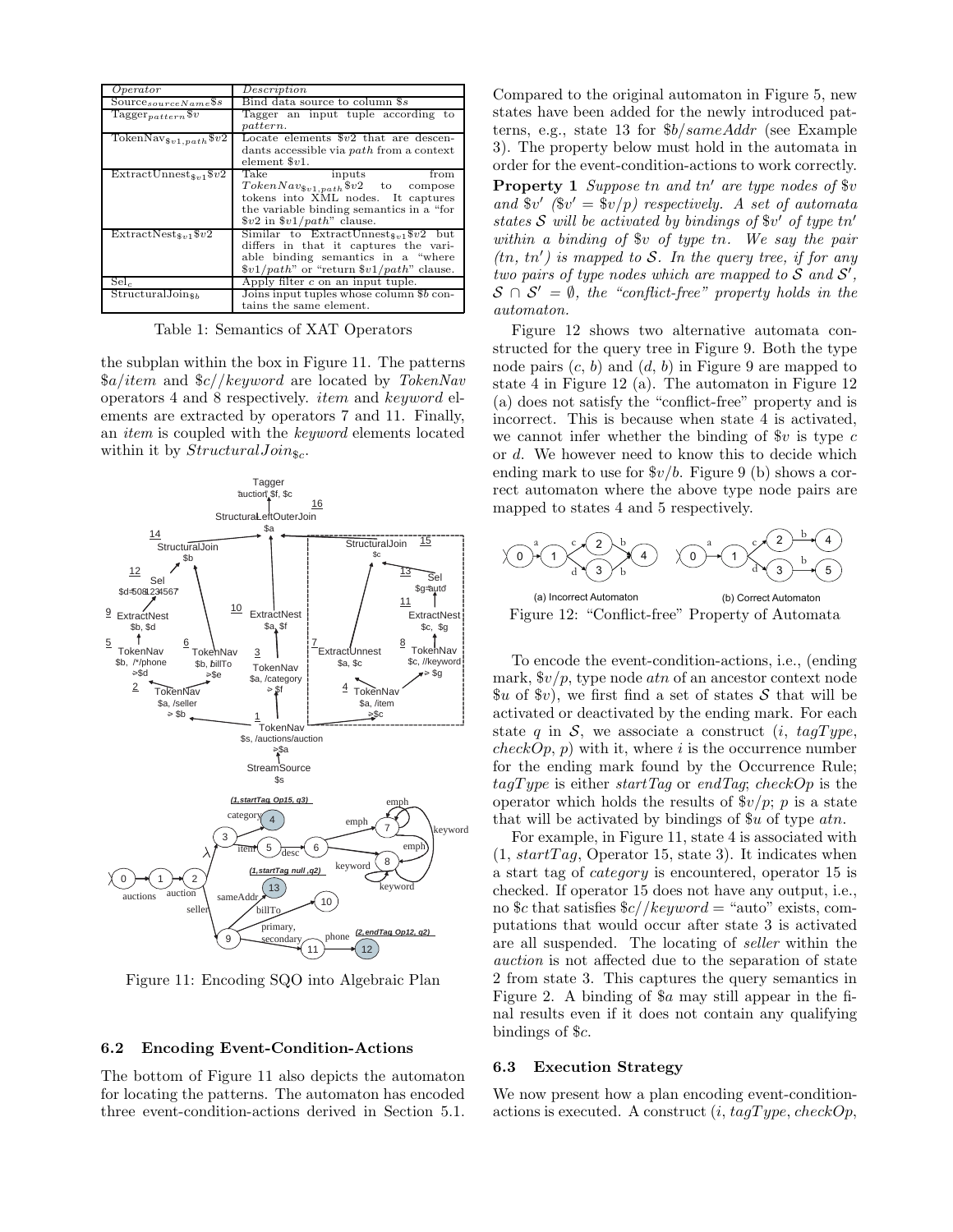p) associated with state q indicates when p is activated (when  $tagType$  is start tag) or deactivated (when  $tagType$  is end tag) i times, if checkOp does not have any output, we suspend any computations related to the states after  $p$ .  $p$  and  $q$  are activated by bindings of  $u$  and  $v$  respectively where  $u$  is an ancestor context variable of \$v. Due to space limitations, we do not discuss the event detection and condition checking. We focus on taking actions. This process consists of three steps, namely, computation suspension, temporary data cleanup and recovery preparation.

In the first step, all computations within the current binding of  $u$  identified by p are suspended. In a naive implementation, we suspend states including  $(1)$   $p$ ,  $(2)$ any states reachable via  $\lambda$  transitions from p, and (3) intermediate states between  $p$  and  $q$ . For example, to take action for the construct  $(2, endTag, operator 12,$ state 2) associated with state 12 in Figure 11, we need to remove the transitions from  $q2$ ,  $q3$  as well as  $q9$ ,  $q11$  and  $q12$ . We need not suspend states 4 to 8 since suspension of state 3 has ensured no transition would ever start from them. In contrast, the intermediate states between  $q2$  and  $q12$  such as  $q9$ , even though q2 has been suspended, still need to be suspended. Otherwise, a subsequent token after the ending mark (i.e.,  $a$  </phone>) such as <br/> <br/> still triggers the transition from state 9 to state 10.

We actually can reduce the number of states to be suspended so as to reduce the suspension overhead. For example, in an optimized implementation,  $q11$  and q12 do not have to be suspended. No transition would ever start from them after the ending mark anyway.

In the second step, the temporary results originating from the current binding of \$u are cleaned. For example, in a naive implementation, we clean the output buffers of operators 10 and 15 in case category and qualified *item* (i.e., satisfying  $\frac{c}{k}$  //*keyword* = "auto") have been located within the current *auction*. However, similar to the optimization in the first step, we actually only need to clean the buffers which may have contained outputs generated within this \$u before the ending mark. Therefore in the above example, we need not clean any output buffers, since *item* and *category* elements occur only after the ending mark within an auction (refer to Figure 3).

Third, since the suspended states need to be resumed later, we prepare for the recovery. For example, when states 2, 3 and 9 are suspended, i.e., transitions from them are removed, we set a "suspended" flag for these states and backup their transitions. Later, when a start tag of auction (resp. seller) activates states 2 and 3 (resp. seller), the "suspended" flag triggers the backup transitions to be recovered. Computations start again.

## 7 Experimentation

We implemented the SQO techniques in Raindrop [18, 19] using Java 1.4. Experiments are run on two

for \$a in /ProteinDatabase/ProteinEntry $[p_{11}][p_{12}]...$ where  $a/p_{21} = val_{21}$  and  $a/p_{22} = val_{22}$  ... return

 $\langle \text{result} \rangle \$   $a/p_{31}, \$   $a/p_{32}, \ldots, \langle \text{result} \rangle$ 

Figure 13: Query Template

Pentium III 800 Mhz machines with 768M memory. One machine sends the XML stream to the second machine, i.e., the query engine. We implemented an XML parser which, assuming the incoming data is well-formed, does not check the well-formedness. The parsing time in the overall execution time thus is negligible.

#### 7.1 Practicability of SQO Techniques

We now report the performance of our SQO techniques on a real dataset from the Protein Sequence Database (PSD) [1]. From its DTD, we can see that the data can be highly irregular. This dataset contains a sequence of ProteinEntry elements. A ProteinEntry element has 13 subelements: 8 of them can be optional; and 4 of the remaining 5 required subelements can again have optional subelements. Many real-life queries access the optional subelements, according to a biologist we have consulted.

We design a set of queries in the format in Figure 13. The notations  $p_{11}, ..., p_{21}, ..., p_{31}, ...$  stand for XPath expressions and  $val_{21}$ ,  $val_{22}$ , ... stand for constant strings. Table 2 shows the features of each query.

| Query               | $\#$ of Filters in | $\#$ of Paths in "re- | of Selection |
|---------------------|--------------------|-----------------------|--------------|
|                     | "for" clause       | turn" clause          | Predicates   |
| $_{Q_1}$            |                    |                       |              |
| $\scriptstyle Q_2$  |                    |                       |              |
| $\scriptstyle{Q_3}$ |                    |                       |              |
| $Q_4$               |                    |                       |              |
| $\scriptstyle{Q_5}$ |                    |                       |              |
| ິ້                  |                    |                       |              |

Table 2: Query Characteristics

Figure 14 shows 5 bars for each query: one for the original plan; the other three for plans applied on by the Occurrence, Exclusive or Order Rule respectively; and the fifth for the plan applied on by all three rules.  $Q_1, Q_2$  and  $Q_3$  are common in that no ending marks can be found by the Occurrence or Exclusive Rule. Therefore, the plans after the Occurrence or Exclusive Rule is applied are the same as the original plan. The only filter in  $Q_1$  has a selectivity of 23%. Order Rule reduces the original execution time by 13%.  $Q_2$  has more paths within the "return" clause so that more savings can be gained with early filtering. Order Rule reduces the original execution time by  $36\%$ .  $Q_3$  has more filters than  $Q_1$  and  $Q_2$ . Order Rule reduces the execution time by 40%. The performance gain difference between  $Q_2$  and  $Q_3$  is not major because the additional filters in  $\mathbb{Q}_3$  are not very selective.

Both  $Q_4$  and  $Q_5$  have a pattern for which Exclusive rule can find ending marks. The selectivities of the patterns are 78% and 2% respectively. For both queries, the plan optimized with the Exclusive Rule is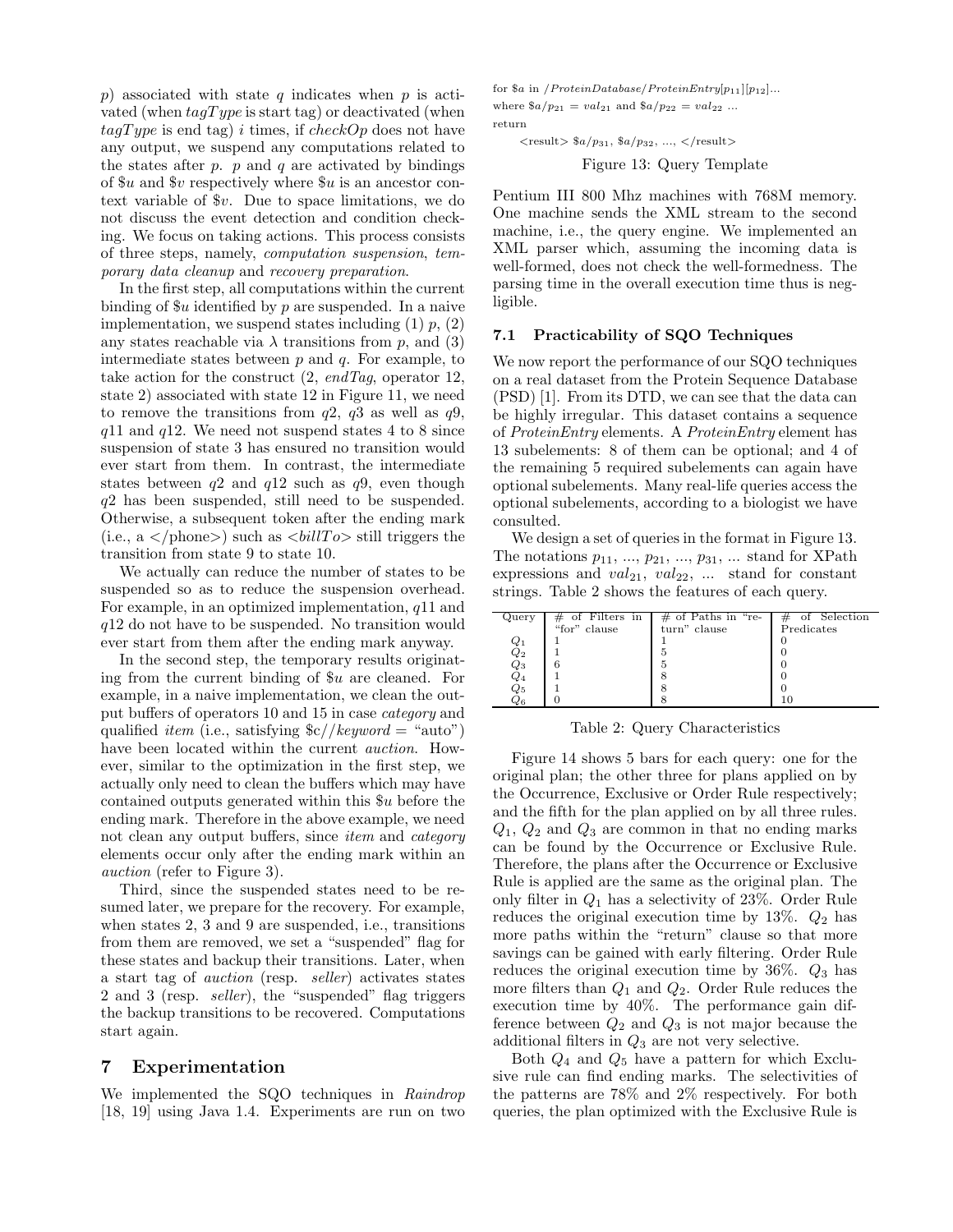

Figure 14: Effect of SQO on Queries Using a 800M PSD Dataset

Figure 15: Comparing Plans Only Adopting Ending Marks Satisfying Criteria and Plans Adopting All Ending Marks

better than the plan optimized with the Order Rule because Exclusive Rule detects the failure of the pattern before Order Rule. The performance gain in  $Q_5$  is more obvious due to the low selectivity of the pattern.

 $Q_6$  contains 10 predicates. The Occurrence Rule is most useful when the occurrence number of elements is deterministic (i.e., minimal occurrence = maximal occurrence). If an element occurs less than the maximal occurrence, the Order Rule helps to catch the failure of the predicates. When these two rules are combined, the performance is the best.

# 7.2 Necessity of "Usefulness" Criteria

The data sets used in the rest of the paper are generated by an XML generator ToXGene [5]. They conform to the schema used in XMark [17]. We now illustrate the necessity of introducing only ending marks that satisfy the criteria in Figure 7.

For the query in Figure 2 (a), we turn off the criteria checking and adopt all ending marks found for the required patterns (we do not allow ending marks for optional patterns since they lead to incorrect results). Among 30 ending marks, only one ending mark for the pattern  $b/billTo$  satisfies the criteria. The result is shown in Figure 15. When the selectivity of  $/billTo$ is low, the only necessary ending mark of  $/billTo$  often suspends transitions, including those activating the unnecessary ending marks. However, as the selectivity of  $/billTo$  reaches above 30%, the overhead of unnecessary ending marks makes the plan perform even worse than the original plan.

## 7.3 Factors on Performance Gains

How useful an ending mark of a pattern  $p$  is depends on two factors: how often p occurs within its context node, i.e., the selectivity of  $p$ ; and how much computation can be saved when an early filtering occurs, i.e., the unit gain. We now study the influence of these factors on the effectiveness of the SQO techniques.

We design three sets of queries. Each query set is meant to test the effectiveness of SQO on saving certain types of computations, i.e., path location, data buffering, or selection evaluation. Each query set is composed of three queries that differ in the unit saving. For example, in the query set for testing the saving on path recognition, the evaluation of 1, 9 and 18 path expressions can be saved when an early filtering occurs in queries 1, 2 and 3 respectively. In other words, minor, medium and major gains can happen in the three queries respectively.

Figures 16, 17 and 18 report the results on the three query sets. In each such figure, (a), (b) and (c) correspond to queries with minor, medium and major gains respectively while (d) gives a summary of the ratio of the execution time of the plan without SQO to that of the plan with SQO. The higher the ratio is, the more effective the SQO is. We can see that the lower the selectivity of the pattern with ending marks, or the bigger the unit saving is, the more effective the SQO is. In the best case of three types of queries (i.e., selectivity is 0% and unit gain is major), plans optimized with SQO reduce the execution time of original plan by 79%, 44% and 86% respectively.

## 7.4 Overhead of SQO

We now test the overhead of our SQO techniques. For a SQO technique, we design a query and a schema so that the SQO technique can be applied on a pattern p in the query. This query is run on a data set in which the selectivity of  $p$  is 100%. In other words, none of the ending marks of  $p$  will ever lead to any computation savings. The performance difference between such a plan and the original plan is then the overhead of SQO in worst case. Due to space limitation, we only report the overhead of Order Rule.

Order Rule may introduce multiple ending marks for one pattern in the query. For example, if we have a DTD  $\langle a \rangle$  (b?, c?, d?) $>$ , both c and d can serve as the ending mark of b within a. If all  $b$ , c and d always appear within an  $a$ , the existence of  $b$  will be checked twice (equvalent to the number of its ending marks). The overhead of the plan with a different number of ending marks on different data sets is reported in Figure 19. We can see that when ending marks occur frequently (refer to the third group of bars), the more ending marks are introduced, the more expensive the query is to evaluate. However when ending marks frequently occur, the ratio of the execution time of the plan with 20 ending marks to that of the original plan is 108%, which indicates the overhead is still small.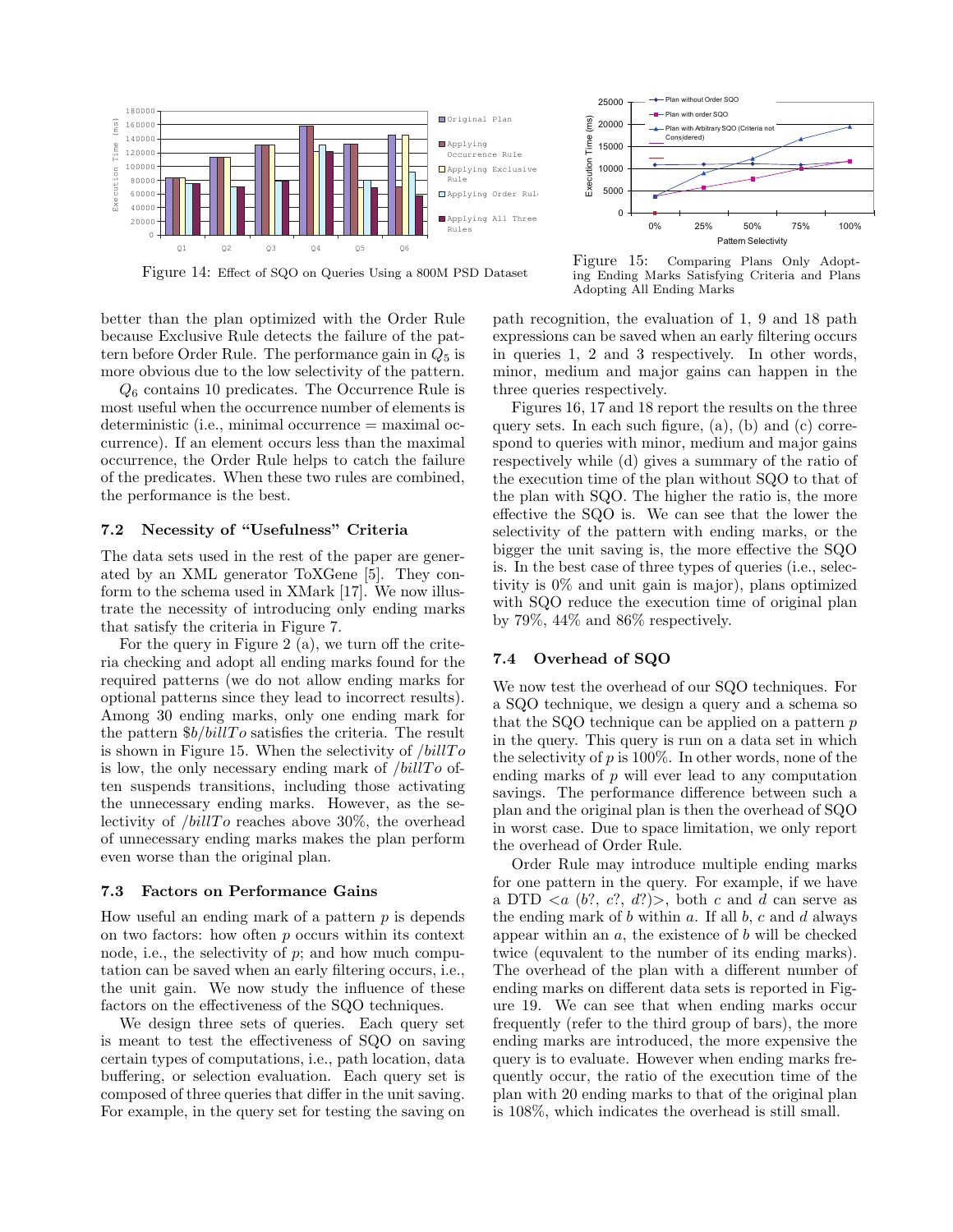

Figure 16: Effect of Pattern Selectivity/Unit Gain on Saving Path Location Cost



Figure 17: Effect of Pattern Selectivity/Unit Gain on Saving Buffering Cost

## 7.5 Experimental Summary

Our experiments on real data reveal that our SQO is practical in two senses. First, the constraints the techniques rely on do occur frequently. Second, the savings brought by the techniques can be significant.

Our experiments on synthetic data focus on three aspects. First, we show the necessity to follow the SQO design guidelines. Second, we study the impact of various factors on the effectiveness of our techniques. These factors include the kind of computation (i.e., pattern location, buffering, or selection evaluation), the unit gain, and the frequency of the occurrence of optimization. Third, we test the overhead of the SQO techniques which turns out to be rather low.

# 8 Conclusion

Our work provides SQO support for optimizing XQuery over XML token stream. We derive criteria for deciding what schema constraints are useful for an XQuery. Correspondingly, we develop a set of SQO rules that are able to utilize those useful constraints. An optimal rule application order is also proposed to guarantee the quality of the optimized queries. Our